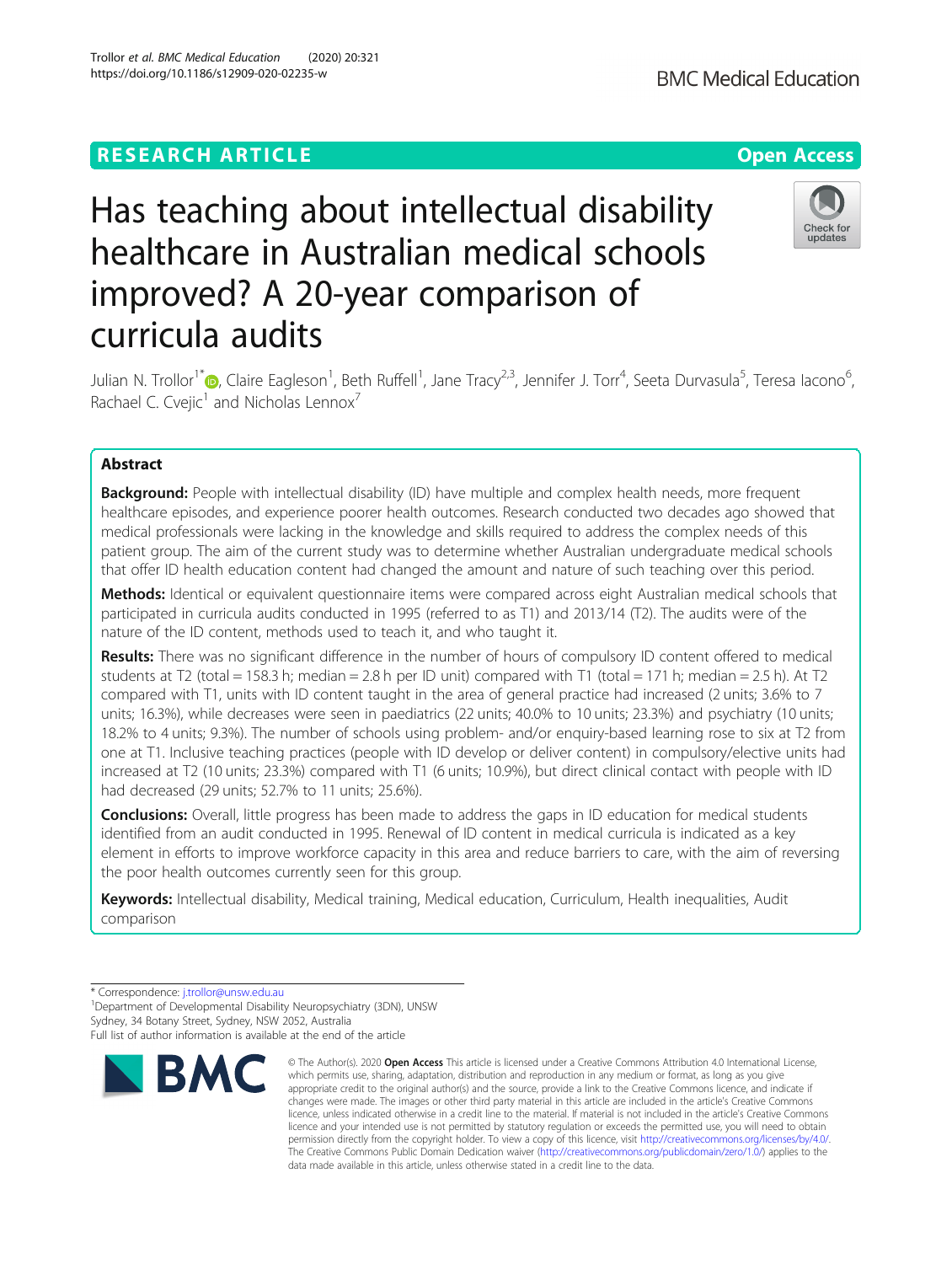# Background

It has long been recognised that people with intellectual disability (ID) experience high rates of physical and mental health conditions  $[1, 2]$  $[1, 2]$  $[1, 2]$  as well as high mortality rates, often from preventable causes [\[3](#page-8-0)–[5\]](#page-8-0). People with ID are more frequent users of emergency departments, ambulatory care settings and hospitals than people without ID [[6](#page-8-0)–[8\]](#page-8-0), and thus regularly come into contact with medical practitioners. However, people with ID still experience multiple barriers to accessing quality healthcare, which crucially includes poor workforce knowledge and skills. This, in part, has been associated with a paucity of education for health professionals around the needs of people with ID [[9](#page-8-0)–[12\]](#page-8-0).

Almost two thirds of Australian general practitioners responding to a survey on the standards of healthcare for people with ID and educational needs reported a lack of adequate training to care for people with ID, and almost all indicated an interest in receiving further education in this area [\[13](#page-8-0)]. Another survey of Australian general practitioners examining barriers and solutions to providing high-quality healthcare to people with ID found that over a third of respondents said that they were not confident treating people with ID  $[14]$ . Similarly, Australian consultant and trainee psychiatrists rated their training in ID mental health as inadequate and voiced a lack of confidence to meet the needs of people with ID [[15,](#page-8-0) [16\]](#page-8-0). While Victorian psychiatrists reported improvements in ID mental health training in the decade prior to 2004, they expressed that further improvements were required [[17\]](#page-8-0). Health needs of people with ID vary depending on the influence of social determinants, including access to effective healthcare services, level of social inclusion, poverty, and support for a healthy lifestyle [\[18\]](#page-8-0). They also vary by the level of ability and cause of the ID. Thus, health professionals require content-specific knowledge to appropriately support the health of people with ID. For example, people with mild ID have higher rates of mental ill health [\[19](#page-8-0)], while those with higher support needs can experience ill health compounded by the effects of multiple disabilities. People with specific syndromes or genetic causes of ID often have specific health needs, which may require proactive screening and monitoring: for example, multi-system surveillance and management for people with tuberous sclerosis [\[20\]](#page-8-0). To reduce barriers to access, specific adaptations to practice are often required, such as tailoring communication [\[21](#page-8-0)].

Since deinstitutionalisation, there has been substantial progress in the way Australia has articulated its responsibilities in supporting people with ID, including within health systems and services. Australia signed and ratified the United Nations Convention on the Rights of Persons with Disabilities (UNCRPD) [\[22](#page-8-0)]. The National Disability Strategy [[23\]](#page-8-0) prioritises the universal equipping of health professionals and services for people with disabilities, while the Fifth National Mental Health and Suicide Prevention plan [[24\]](#page-8-0) states that people with ID require a coordinated, accessible, and person-centred approach across services. However, in contrast to other groups with identified health inequalities, such as Aboriginal and Torres Strait Islander peoples [[25\]](#page-8-0), no whole of government approach has been forthcoming for people with ID. Such initiatives are crucial as they result in comprehensive policy frameworks, service development, research funding, and equipping of the workforce. An example of a flow-on effect is the equipping of future doctors through the Committee of Deans of Australian Medical Schools Indigenous Health Curriculum Framework [[26\]](#page-8-0), with all Australian medical schools implementing aspects of the Framework. The integration of clinical and indigenous health content within lectures was reported as having a positive impact on students' attitudes towards the health needs of Aboriginal and Torres Strait Islander peoples [\[27](#page-8-0)].

In recent decades, medical education pedagogy has evolved. Within the Australian undergraduate medical curricula, there has been increased integration of basic science content and clinical experience [[28](#page-8-0)]. More widely, there is greater student-directed learning, such as that incorporated into problem- and enquiry-based learning (PBL; EBL) [\[29](#page-8-0), [30\]](#page-8-0). There has also been a movement from didactic lectures to teaching methods that incorporate varied media, such as e-learning and high fidelity simulation that encourage critical thinking [[31](#page-8-0)–[33](#page-8-0)]. In Australia, each university develops its own medical program curriculum, which must meet the Standards for Assessment and Accreditation of Primary Medical Programs developed by the Australian Medical Council (AMC) [\[34](#page-8-0)]. The accreditation standards do not specifically mention ID. The Australian Curriculum Framework for Junior Doctors [\[35\]](#page-8-0), which includes some outcomes relating to cognitive disability, then guides graduates during prevocational training. Within medical education, there is a need and expectation of education around vulnerable populations  $[36]$  $[36]$ . The need is further highlighted by the lack of contact with people with disabilities experienced by medical students [[37\]](#page-9-0). Such experiences help them to challenge stereotypes and learn ways to communicate successfully with patients with disabilities [[38\]](#page-9-0).

There have been few investigations into what and how undergraduate ID content is taught. Studies conducted with overseas participants have shown that ID education across medical schools has been inconsistent [[39\]](#page-9-0), and generally provided within paediatric or psychiatry courses [\[40](#page-9-0)]. Inclusive teaching (involving people with ID in the development or delivery of ID content [\[41](#page-9-0)])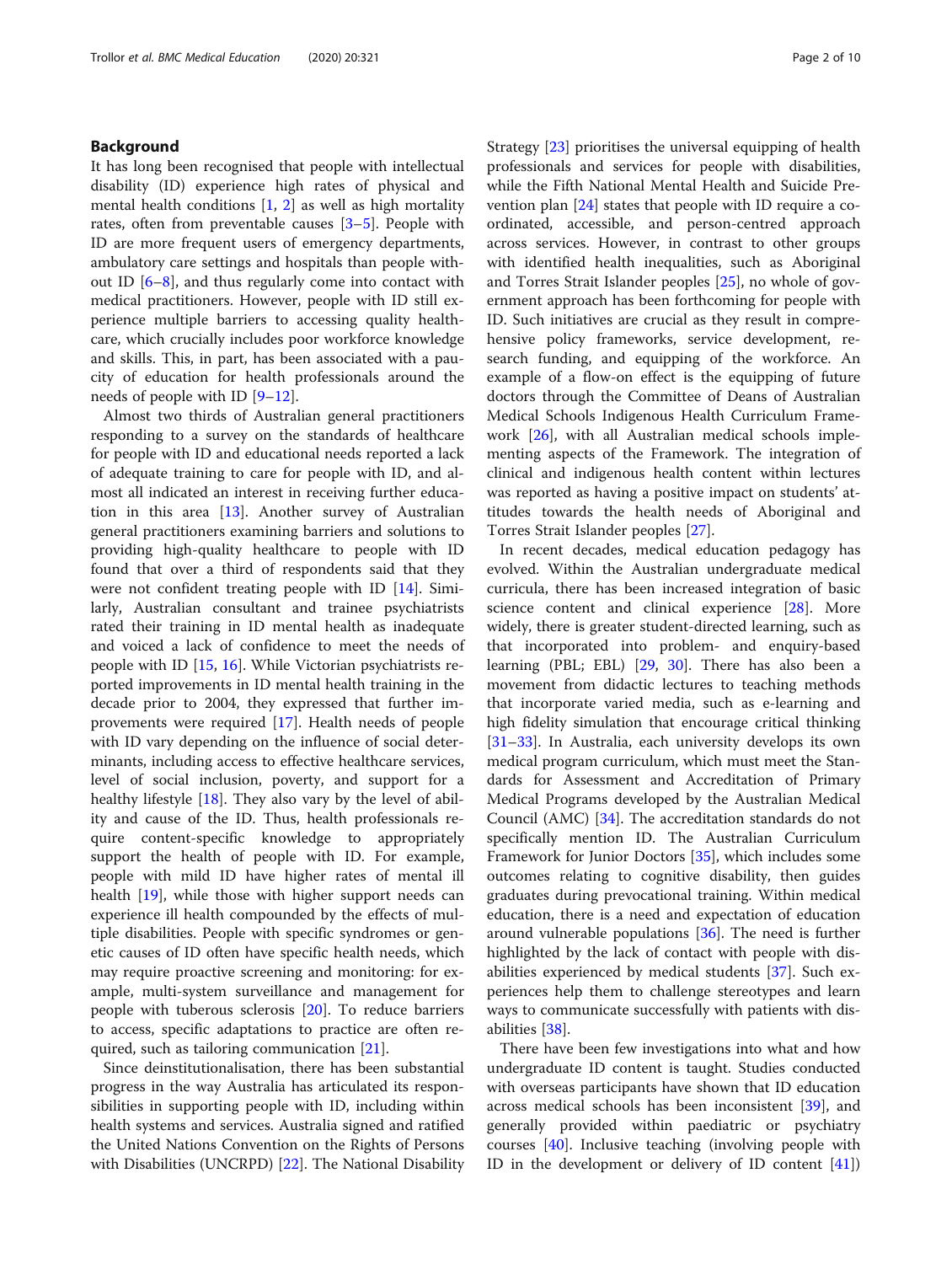has been shown to foster more positive attitudes and improve students' skills and confidence when working with people with ID [[41](#page-9-0), [42](#page-9-0)], and can assist with the goal of including people with disability in community life  $[10]$  $[10]$ . Lennox and Diggens [[43\]](#page-9-0) conducted the first major audit of ID content in curricula across Australian medical schools in 1995. Researchers conducted telephone interviews with representatives from 10 medical schools to examine the amount and nature of teaching in the area of ID. Gaps in teaching and wide variability across medical schools were found. The opportunity for an up-todate comparison to determine if there have been changes in ID education within Australian medical schools was made possible by the specific inclusion of items in a subsequent audit of 12 medical school curricula conducted in 2013/14 that mapped onto this historical audit [\[37,](#page-9-0) [44](#page-9-0)]. Eight universities participated in both audits.

The aim of this curriculum audit comparison was to determine whether calls to improve ID education have been addressed [\[43](#page-9-0), [45,](#page-9-0) [46\]](#page-9-0) by making a direct comparison of the audit results across these eight universities that were common to both studies to determine if their medical schools had augmented their ID content over 20 years. The secondary aim of this audit was to inform future measures that may be required to ensure all medical graduates receive adequate education around ID health. We predicted that a substantial increase in ID education and greater use of student-directed learning approaches, such as PBL/ EBL, would be expected in light of the gaps identified in the first audit, and human rights and policy development in the intervening years [\[22](#page-8-0), [23](#page-8-0)].

# Methods

#### Recruitment and materials

The methodology and results of the audits conducted in 1995 (Time 1 referred to as T1) [\[43\]](#page-9-0) and 2013/14 (Time 2 referred to as T2) [\[37](#page-9-0), [44\]](#page-9-0) have been published previously. In brief, at T1 a paper-based structured interview was administered by trained researchers via telephone with representatives from each department within 10 Australian medical schools. The interview was developed for this 1995 study and is reported in Lennox and Diggens [\[43\]](#page-9-0). Data were collected on the amount and nature of ID education, including number of hours of teaching, teaching methods, whether content was assessed, who taught the content, and whether there were academic appointments in ID within each department. The researchers used a snowball sampling technique, contacting academics known to the researchers or university department/year coordinators within each medical school.

At T2, emails were sent to the Deans of the 20 Australian medical schools that provide AMC accredited medical degrees, inviting them to take part in the audit. Agreement to participate in Phase 1 of the study was obtained for 14 medical schools. The Dean's representative for each medical school was interviewed regarding the structure of the medical degree course. In Phase 1, ID content was identified in the curricula of 12 schools, with the course coordinators of those schools then participating in Phase 2. The Phase 2 online survey audit included the number of hours of ID content, the practice areas in which it was taught, teaching methods, and the professional backgrounds of educators. The Phase 1 interview and Phase 2 online survey were developed for this 2013/14 study and have been published in full in Trollor et al. [[37](#page-9-0)].

# Comparison of audit results

A direct comparison of the results for variables common to both audits across the eight universities that participated in both the T1 and T2 audits was completed. There was no response to participate in the T2 audit from two medical schools that took part in the T1 audit. Four medical schools that took part in the T2 audit were established after 1995. See [[43\]](#page-9-0) for results from all participating schools that taught ID content in 1995, and [[37,](#page-9-0) [44\]](#page-9-0) for results from all participating schools that taught ID content in 2013/14.

Throughout the analysis, intellectual disability units (ID units) refer to discrete course components containing some auditable content specific to ID [[37\]](#page-9-0). Descriptive analyses were used to examine the majority of results, while the Mann-Whitney  $U$  test or Wilcoxon signed-rank test were used to compare the number of ID units and hours of ID content for each school across the two audits. For non-normally distributed data, the median and interquartile range (IQR) are reported.

# Results

# Intellectual disability content within the course program Compulsory intellectual disability units

Across the eight medical schools, there was no significant difference in the number of compulsory ID units (i.e. units all medical students were required to complete) offered at T2 (total = 36; median = 2;  $IQR = 2-$ 7.75) compared with T1 (total = 44; median = 4.5;  $IQR =$ 3–8.25;  $Z = -0.72$ ,  $p = 0.473$ . See Fig. [1.](#page-3-0) for the number of units per medical school. Similarly, there was no significant difference in the number of hours of compulsory ID content taught at T2 (total = 158.3 h, median = 2.8 h per unit;  $IQR = 1.5 - 5.75$ ;) versus T1 (total = 171 h, median = 2.5 h per unit;  $IQR = 1-3.88$ ;  $U = 724$ ,  $Z = -.66$ ,  $p = .508$ ), nor the number of hours of ID content taught across all compulsory units offered by each school (T2: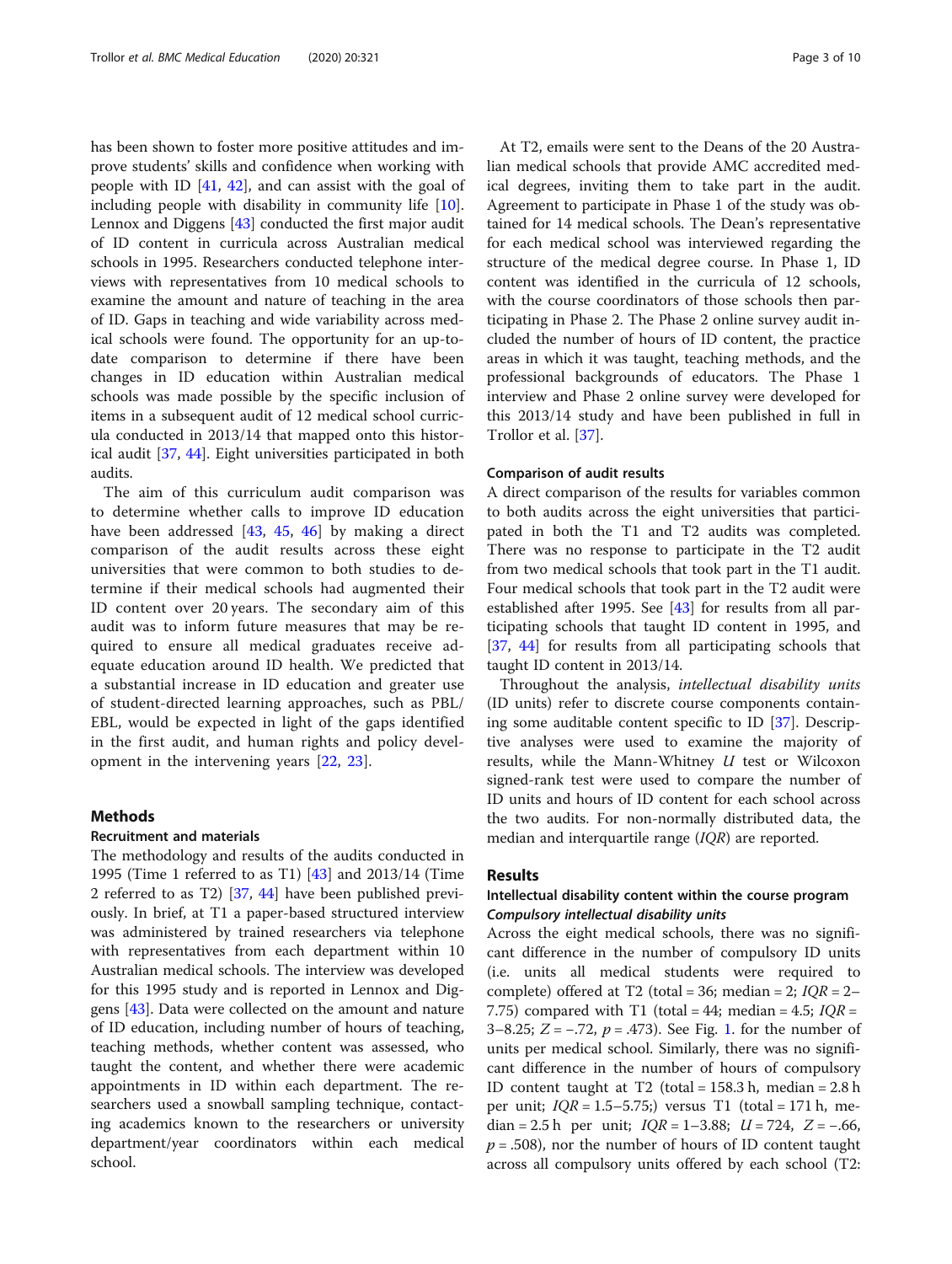<span id="page-3-0"></span>

median = 19.85 h;  $IOR = 4.45 - 26.75$  vs. T1: median = 20.75 h;  $IQR = 8.88 - 30.50$ ;  $Z = -.17$ ,  $p = .866$ ).

# Elective intellectual disability units

Examining ID content in units that only a proportion of medical students completed, five schools offered a total of 7 elective units at T2, compared with a total of 8 elective ID units offered by five schools at T1 (four schools in common at T1 and T2). There was no significant difference in the number of elective ID units offered at T2 (median = 1,  $IQR = 0-1$ ) versus T1 (median = 1,  $IQR = 0-1.75$ ; Z = -.38, p = .705). Figure 2. displays the number of elective ID units per school. There was no significant difference in elective ID content hours taught at T2 (total = 242 h, median = 3 h per unit;  $IQR = 1-64.5$ ) compared with T1 (total =  $173$  h, median =  $24$  h per unit;  $IQR = 12-40$ ;  $U = 10$ ,  $Z = -1.59$ ,  $p = .112$ ). The number of hours of ID content taught across all elective units offered by each school varied greatly, but was not significantly different at T2 (median = 1 h;  $IQR = 0-3$ ; range = 0–237 h; mode = 0 h) compared with T1 (median = 27 h;  $IQR = 0-48$ ; range = 0–64 h, mode = 0 h; Z = -.37, p = .715) due to a non-normal distribution, and considerable variability in hours (see range) across a small number of schools, for which the mode was zero hours for both audits. In the T1 audit, it was not known whether 3 units were compulsory or elective.

## Departments/area of medicine

The number of ID units that were taught within each department/discipline area for each audit are displayed in Table [1,](#page-4-0) along with the number of schools in which these units were taught. The percentage of ID units that were within the area of paediatrics and psychiatry had decreased at T2 compared with T1, while the percentage of ID units on general practice had increased at T2

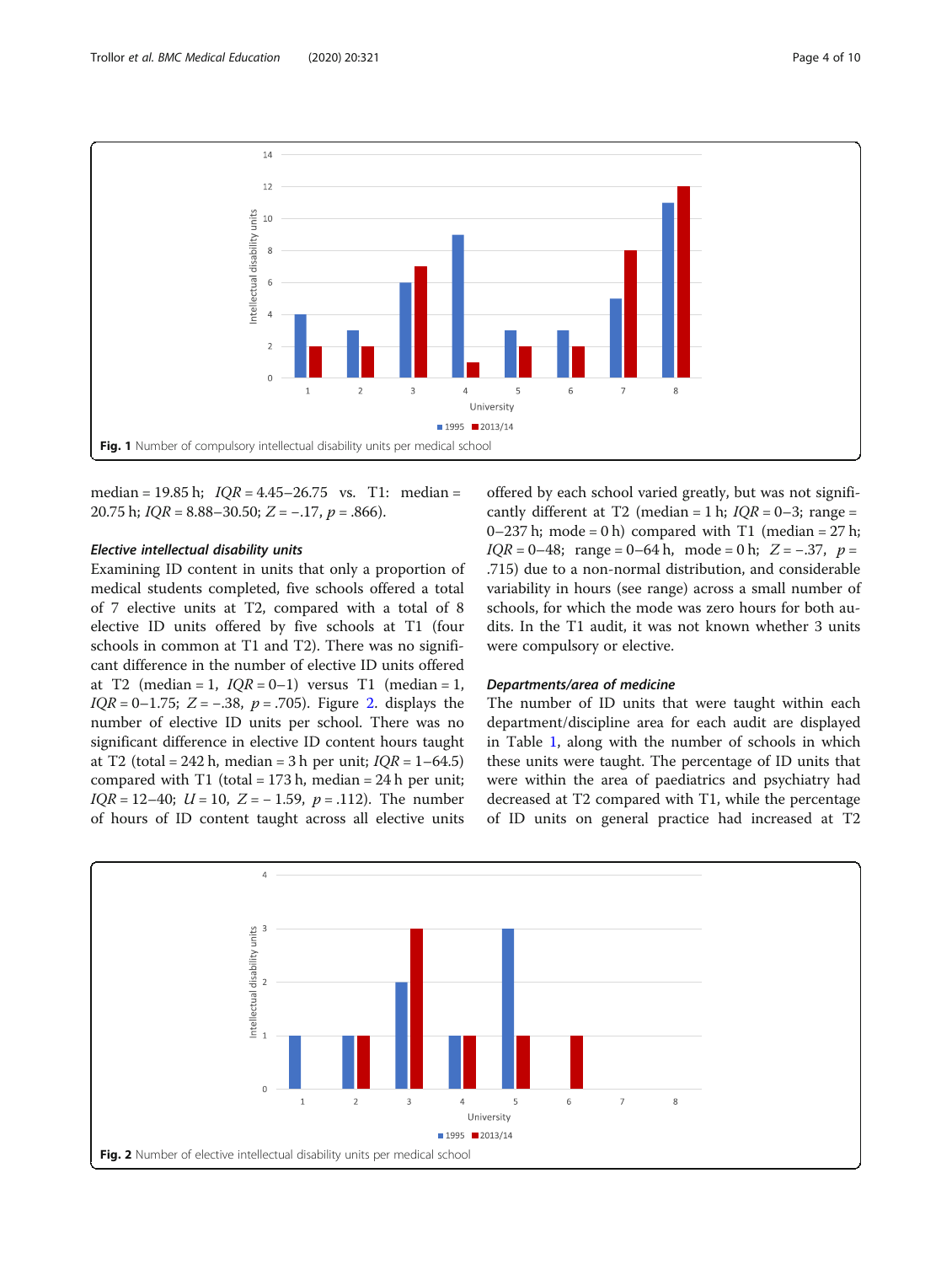| Department/Discipline area <sup>a</sup> | Compulsory units<br>$%$ ; no. schools <sup>b</sup> ) |                      | <b>Elective units</b><br>$%$ ; no. schools) |                                 | Total units per discipline<br>(%; no. schools) |                                  |
|-----------------------------------------|------------------------------------------------------|----------------------|---------------------------------------------|---------------------------------|------------------------------------------------|----------------------------------|
|                                         | Т1<br>$n = 44$ units                                 | Т2<br>$n = 36$ units | Τ1<br>$n = 8$ units                         | T <sub>2</sub><br>$n = 7$ units | <b>T1</b><br>$n = 55c$ units                   | T <sub>2</sub><br>$n = 43$ units |
| Paediatrics                             | 19 (43.2%; 7)                                        | 8 (22.2%; 6)         | $3(37.5\%; 2)$                              | $2(28.6\%; 2)$                  | 22 (40.0%; 8)                                  | 10 (23.3%; 6)                    |
| General practice                        | $2(4.5\%; 2)$                                        | $5(13.9\%; 3)$       | $0(0.0\%; 0)$                               | $2(28.6\%; 1)$                  | $2(3.6\%; 2)$                                  | $7(16.3\%; 3)$                   |
| Psychiatry                              | $5(11.4\%; 4)$                                       | $4(11.1\%; 3)$       | $2(25.0\%; 2)$                              | $0(0.0\%; 0)$                   | 10 (18.2%; 5)                                  | $4(9.3\%; 3)$                    |
| Other <sup>d</sup>                      | 18 (40.9%; 6)                                        | 11 (30.6%; 4)        | $3(37.5\%; 3)$                              | $3(42.9\%; 3)$                  | 21 (38.2%; 7)                                  | 14 (32.6%; 6)                    |
| Missing $e$                             |                                                      | 8 (22.2%; 1)         |                                             |                                 |                                                | $8(18.6\%; 1)$                   |
| <b>Total</b>                            | 44 (100%)                                            | 36 (100%)            | 8 (100%)                                    | 7 (100%)                        | 55 (100%)                                      | 43 (100%)                        |

# <span id="page-4-0"></span>Table 1 Intellectual disability units taught within each department/discipline area of medicine

a Department (T1), discipline area (T2). At T2, one or more discipline areas could be reported for each unit; for 8 units that had multiple disciplines areas, only the main discipline area was analysed

<sup>b</sup> Number of schools across which the units were taught (e.g. 19 compulsory paediatric units were taught across 7 schools at T1)

<sup>c</sup> Compulsory/elective status was unknown for 3 units at T1 for one school (all psychiatry)

<sup>d</sup> Other departments at T1 included behavioural sciences, community medicine, geriatric medicine, public health, social and preventative medicine; other discipline areas at T2 included disability, emergency medicine, human development, professional development, sexual health, societal aspects of disability,

specialist medicine, women's health<br><sup>e</sup> Discipline area data was missing for eight compulsory units taught at one school at T2

compared with T1. Paediatrics was the main department/discipline area in which ID content was taught for both audits.

# How intellectual disability content was taught Methods used to teach intellectual disability content

Table 2 provides a comparison of the number of ID units in which various teaching methods were used at T1 and T2. At T2, there was an increase in the percentage of ID units that incorporated lectures and case studies, and a decrease in ID units with tutorials, seminars/workshops, and other methods (such as role play and clinical demonstrations). The most frequent teaching method used at both T1 and T2 was lectures. At T2, six schools reported using PBL and/or EBL, compared with one school using EBL at T1.

Overall there was a decrease in the total number of units (compulsory and elective combined) that involved direct contact with people with ID at T2 (11 units; 25.6% of all ID units; across five schools) compared with T1 (29 units; 52.7% of all ID units; across eight schools). Changes included decreases in the number of compulsory units with direct contact at T2 (7 units; 19.4%; across four schools) compared with T1 (20 units; 45.5%; across seven schools), as well as elective units with direct contact at T2 (4 units; 57.1%; across two schools) compared with T1 (7 units; 87.5%; across four schools). At T1, compulsory/ elective status was not known for 3 units from one school, two of which (66.7%) involved direct contact.

# **Assessments**

Overall, there was a decrease in the total number of units (compulsory and elective combined) that involved some form of assessment of ID content (e.g. an exam or assignment) at T2 (35 units; 81.4% of all ID units; across eight schools) compared with T1 (53 units; 96.4% of all ID units; across eight schools). At T2, 30 compulsory units (83.3%) across seven schools involved some form of assessment of ID content, a decrease from 42 compulsory units (95.5%) across eight schools at T1. At T2, 5 elective units (71.4%) across three schools had

| Teaching method <sup>a</sup> |                      | Compulsory units<br>$%$ ; no. schools <sup>b</sup> ) |                     | <b>Elective units</b><br>(%; no. schools) |                       | <b>Total units</b><br>(%; no. schools) |  |
|------------------------------|----------------------|------------------------------------------------------|---------------------|-------------------------------------------|-----------------------|----------------------------------------|--|
|                              | Τ1<br>$n = 44$ units | T2<br>$n = 36$ units                                 | Τ1<br>$n = 8$ units | Т2<br>$n = 7$ units                       | Τ1<br>$n = 55c$ units | T2<br>$n = 43$ units                   |  |
| Lectures                     | 24 (54.5%; 8)        | 26 (72.2%; 6)                                        | $2(25.0\%; 1)$      | $2(28.6\%; 2)$                            | 27 (49.1%; 8)         | 28 (65.1%; 7)                          |  |
| Tutorial                     | 8 (18.2%; 4)         | $5(13.9\%; 3)$                                       | $2(25.0\%; 2)$      | $2(28.6\%; 1)$                            | $11(20.0\%; 6)$       | $7(16.3\%; 3)$                         |  |
| Seminar/Workshop             | 13 (29.5%; 6)        | $7(19.4\%; 3)$                                       | 1 (12.5%; 1)        | $4(57.1\%; 3)$                            | 15 (27.3%; 6)         | 11 (25.6%; 4)                          |  |
| Case study                   | $5(11.4\%; 4)$       | 7 (19.4%; 2)                                         | $(12.5\%; 1)$       | $0(0.0\%; 0)$                             | $6(10.9\%; 5)$        | $7(16.3\%; 2)$                         |  |
| Other method <sup>d</sup>    | 8 (18.2%; 4)         | $2(5.6\%; 2)$                                        | $(12.5\%; 1)$       | $3(42.9\%; 3)$                            | $9(16.4\%; 4)$        | $5(11.6\%; 4)$                         |  |

<sup>a</sup> More than one method could be used to teach each ID unit (subsequently no column totals are displayed)

<sup>b</sup>Number of schools across which units were taught

<sup>c</sup> Compulsory/elective status was missing for 3 units at T1 for one school (lecture, tutorial and seminar/workshop)

d Other methods at T1 included a camp (4-days with 1:1 care of adult with ID), clinical demonstrations, demonstration lecture, interview, role play, and video tapes; and at T2 included clinical assessment, clinical coaching and practicals, clinical day and self-directed learning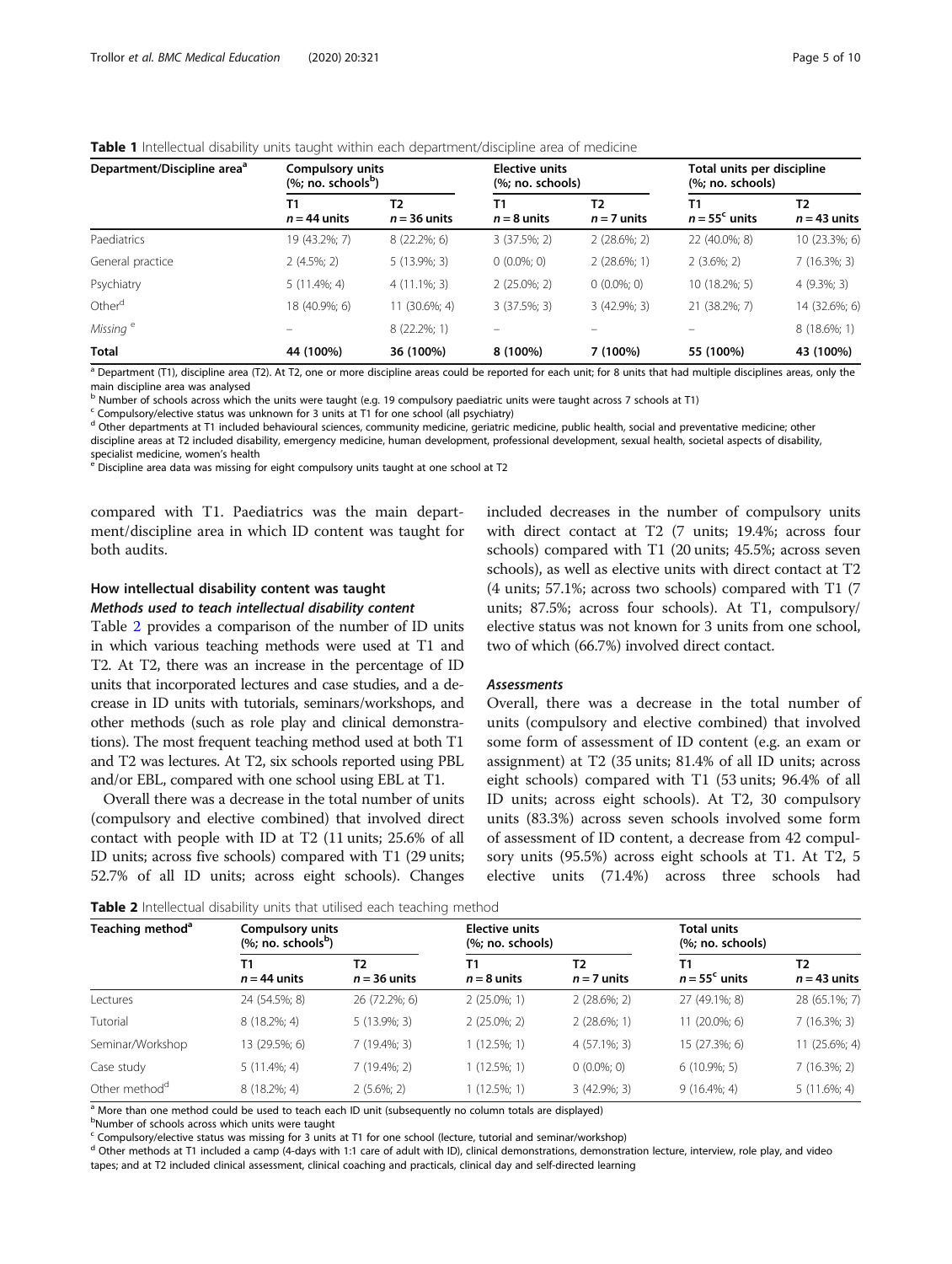assessments, a decrease from 8 elective units (100%) across five schools at T1. At T1, compulsory/elective status was not known for 3 units for one school, all of which contained some form of assessment of ID content.

#### Who taught intellectual disability content?

A decrease in the reported representation of teaching staff with expertise in ID was observed at T2 compared with T1, with five schools reporting staff with expertise or an interest in ID (or 'ID champions') at T2 compared with seven schools reporting that they had an academic appointment in ID and/or staff with expertise/interest in ID at T1. However, information on staff expertise/interest was not available for the remaining three schools at T2.

At T2, compared with T1, there had been an increase in the percentage of ID units that involved medical practitioners, registered nurses, and allied health professionals teaching ID content, but a decrease in ID units that involved psychologists (Table 3). The general role of 'health professional' was audited at T1, but not at T2. Compared with T2, there was greater variability of other roles/professions at T1, including representation from family members (of people with ID), an anthropologist, disability professional, and school teacher.

Overall, there was an increase in the use of inclusive teaching (involving people with ID in the development or delivery of ID content [\[41\]](#page-9-0)) in ID units at T2 (10 units, 23.3% of all ID units; across seven schools) compared with T1 (6 units; 10.9% of all ID units; across three schools). This change included increases in the number of both compulsory and elective units utilising inclusive teaching across time. For compulsory units, 7 units (19.4%) across five schools were reported to be using inclusive teaching at T2, compared with 5 units (11.4%) across three schools at T1. Similarly, at T2 3 elective units (42.9%) across three schools were reported to be using inclusive teaching, compared with just 1 unit (12.5%) at T1. Compulsory/elective status and inclusive teaching status were missing for 3 units taught in one school at T1.

# **Discussion**

The current comparison of curriculum audits showed no significant change in the overall amount of ID-specific health education Australian medical students received in 2013/14 compared with 1995 across eight medical schools. While changes were witnessed at specific medical schools, increases in ID teaching in certain schools was countered by decreases in others, resulting in no significant overall change over time. Thus, despite the gaps in ID content and teaching methods identified in the T1 audit [[43](#page-9-0)], our prediction that there would be an increase in ID education over time was not supported. Our second prediction was supported, with more medical schools offering studentdirected learning approaches in the form of PBL/EBL. Increasing engagement and variety of clinical teachers, for example medical practitioners, registered nurses, and allied health professionals, appeared to be appropriate responses to the complex health needs of people with ID and need for a multidisciplinary approach to practice [[19](#page-8-0), [47](#page-9-0)]. It should be noted that even though the current comparison included only the eight schools that took part in both audits, the number of schools providing compulsory ID education has increased over time, from 10 schools in 1995 [\[43\]](#page-9-0) to 12 in 2013/14 [[37\]](#page-9-0). However, there was little

| Profession <sup>a</sup>             | <b>Compulsory units</b><br>$%$ ; no. schools <sup>b</sup> ) |                                  | <b>Elective units</b><br>(%; no. schools) |                                 | <b>Total units</b><br>(%; no. schools) |                                  |
|-------------------------------------|-------------------------------------------------------------|----------------------------------|-------------------------------------------|---------------------------------|----------------------------------------|----------------------------------|
|                                     | T1<br>$n = 44$ units                                        | T <sub>2</sub><br>$n = 36$ units | Т1<br>$n = 8$ units                       | T <sub>2</sub><br>$n = 7$ units | T1<br>$n = 55$ units                   | T <sub>2</sub><br>$n = 43$ units |
| Psychiatrist                        | $7(15.9\%; 4)$                                              | $7(19.4\%; 4)$                   | $0(0.0\%; 0)$                             | $2(28.6\%; 1)$                  | $7(12.7\%; 4)$                         | $9(20.9\%; 4)$                   |
| Other medical practitioner          | 22 (50.0%; 6)                                               | 23 (63.9%; 6)                    | $6(75.0\%; 4)$                            | $6(85.7\%; 4)$                  | 28 (50.9%; 8)                          | 29 (67.4%; 7)                    |
| Psychologist                        | 11 (25.0%; 6)                                               | $3(8.3\%; 2)$                    | $0(0.0\%; 0)$                             | $2(28.6\%; 2)$                  | 11 (20.0%; 6)                          | $5(11.6\%; 3)$                   |
| Registered nurse                    | $0(0.0\%; 0)$                                               | $0(0.0\%; 0)$                    | $1(12.5\%; 1)$                            | $2(28.6\%; 1)$                  | $1(1.8\%; 1)$                          | $2(4.7\%; 1)$                    |
| Allied health                       | $4(9.1\%; 4)$                                               | $5(13.9\%; 3)$                   | $1(12.5\%; 1)$                            | $5(71.4\%; 3)$                  | $5(9.1\%; 4)$                          | 10 (23.3%; 5)                    |
| Health<br>Professional <sup>c</sup> | $9(20.5\%; 5)$                                              |                                  | $2(25.0\%; 2)$                            |                                 | 11 (20.0%; 6)                          |                                  |
| Other <sup>d</sup>                  | 10 (22.7%; 6)                                               | $1(2.8\%; 1)$                    | $2(25.0\%; 2)$                            | $0(0.0\%; 0)$                   | 12 (21.8%; 6)                          | $1(2.3\%; 1)$                    |
| Missing <sup>ef</sup>               |                                                             | 8 (22.2%; 1)                     |                                           |                                 | $3(5.5\%; 1)$                          | $8(18.6\%; 1)$                   |

**Table 3** Intellectual disability units taught by staff from different professional backgrounds

<sup>a</sup> More than one profession could teach each ID unit (subsequently no column totals are displayed)

<sup>b</sup>Number of schools across which units were taught

 $\text{c}$  At T1, some professionals only identified as general 'health professionals' or 'medical professionals'; no such data was collected at T2<br>d Other roles at T1 included anthropologist, behavioural scientist, disabili

Administration Board, person with interest in ID, school teacher, and self-advocacy group member; other roles at T2 included lawyer, person with ID expertise, and social scientist

e Professional background data was missing for eight compulsory units taught in one school at T2

<sup>f</sup> Compulsory/elective status and profession data was missing for 3 units taught in one school at T1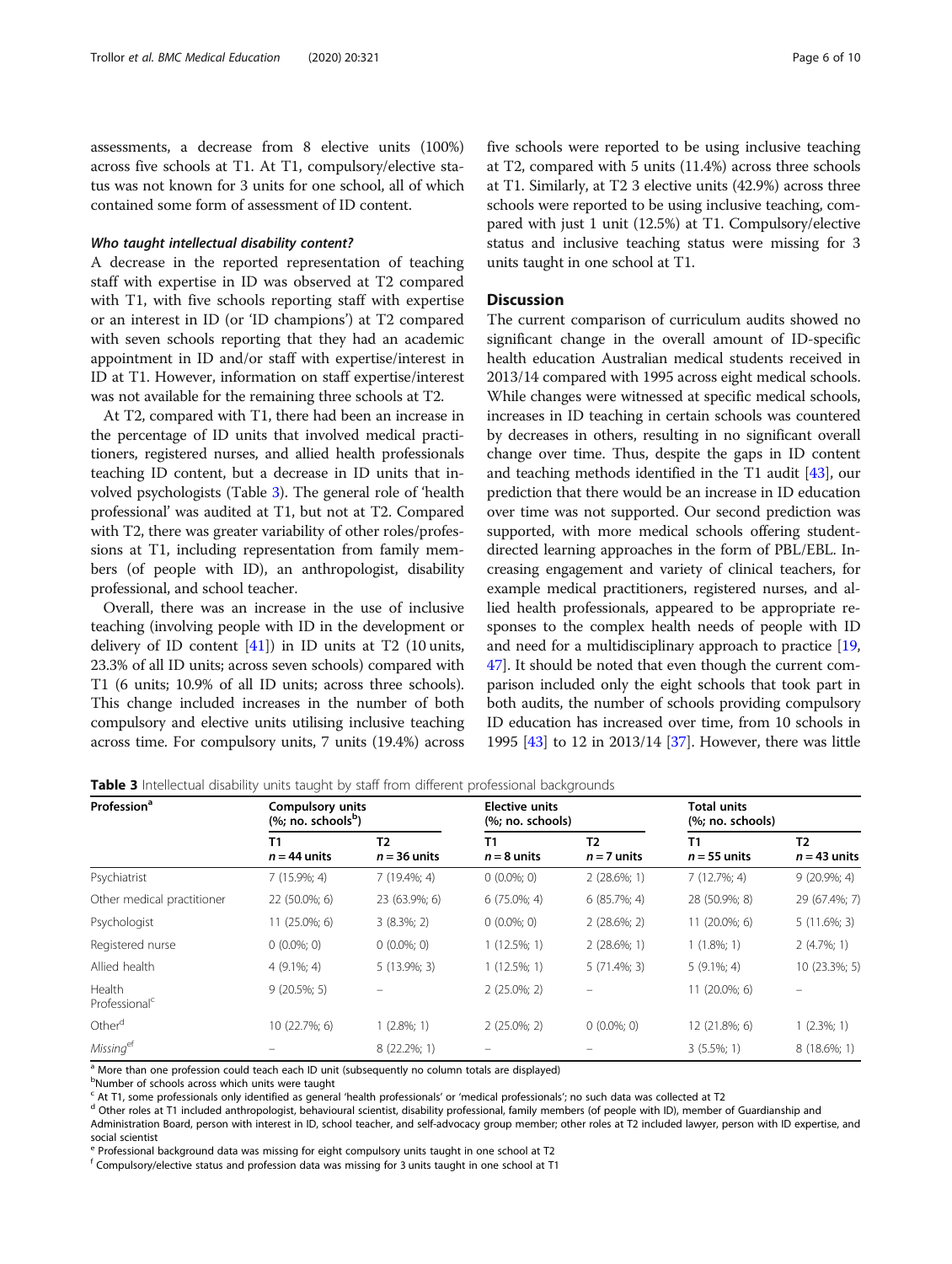evidence of broad improvements in the education that future medical professionals receive to help reduce key barriers to health services for people with ID.

An unexpected finding was the decrease in ID education within the areas of paediatrics and psychiatry, two of the most common areas in which ID content was found to be taught in the T1 audit [[43\]](#page-9-0). This finding is of concern as knowledge of the effects of ID on physical and psychosocial health during development is vital for all doctors, as is the ability to recognise and manage mental health issues across the lifespan given the high rates of co-occurring mental ill health in this population group [[2,](#page-8-0) [19,](#page-8-0) [21\]](#page-8-0). The increase in ID content taught in the area of general practice was a positive development as people with ID frequently come into contact with health professionals in varied mainstream services [\[6](#page-8-0)–[8](#page-8-0)]. Moreover, general practitioners are the primary healthcare providers for this group, but previously a substantial minority had expressed a lack of confidence in caring for people with ID  $[14]$  $[14]$  $[14]$ , and the majority desired additional training in this practice area [[13\]](#page-8-0). The increase in ID content taught in the area of general practice may provide foundational knowledge and skills for doctors who go on to complete general practice vocational training.

The relative decrease in tutorials and similar methods, and increase in lectures across the audits was unanticipated given the general decline in the use of lectures in undergraduate teaching and tendency toward learning methods incorporating different media that encourage critical thinking [[32,](#page-8-0) [33](#page-8-0)]. However, the increase in PBL/ EBL was in line with the worldwide trend of greater selfdirected learning [[29,](#page-8-0) [30](#page-8-0)]. It was particularly concerning that there has been a decrease in the number of units involving direct clinical contact with people with ID. As the needs of people with ID vary according to the cause and level of ID (as well as other factors), doctors need to tailor their methods of communication, diagnosis, and treatment  $[1-4, 18, 21]$  $[1-4, 18, 21]$  $[1-4, 18, 21]$  $[1-4, 18, 21]$  $[1-4, 18, 21]$  $[1-4, 18, 21]$  $[1-4, 18, 21]$ . This tailoring requires responsive, adaptive practice, which is developed through practical experience in varied scenarios. It would appear that only a few students received ID education in clinical settings at T2, with the majority likely having little planned exposure to people with ID. Some students may have had serendipitous contact with people with ID during mainstream service rotations [[15](#page-8-0)]. For curricula set in the late 1980s or early 1990s, it is possible that medical educators with recent experience specialising in ID within institutions may have been more likely to stress the importance of direct clinical contact. There has also been a substantial change in the number and distribution of medical students over this time without a commensurate increase in ID specific clinics (e.g. in mental health due to the mainstream service model in Australia

[[15\]](#page-8-0)), resulting in a limited number of clinical opportunities with doctors experienced in this area to support students' learning. Without such contact, students may fail to grasp the need to focus on ways to effectively communicate with patients with ID, and their stereotypes may go unchallenged [[38](#page-9-0)]. Similarly, the positive changes in attitudes seen after personal contact with people with ID, such as increased comfort interacting with people with disability, and viewing the person not the disability, may not be fostered without contact [\[41,](#page-9-0) [42\]](#page-9-0).

There was a reasonable representation of educators from different professional backgrounds at the time of both audits. Increases in the ID units taught by four professional groups by T2 would likely have helped students develop awareness of the roles professionals from various disciplines have in the care of people with ID and services that are available to receive referrals. This knowledge is fundamental given the complex needs of many people with ID, with subsequent need for cooperation across the health and disability sectors. In view of the high rates of co-occurring mental ill health and behaviours of concern among people with ID [\[2](#page-8-0)], it may be advantageous to have more psychologists providing education around positive behaviour support  $[48]$  $[48]$ , and highlighting the role of non-pharmacological therapies [[49\]](#page-9-0). The apparent decrease in university staff with expertise in ID (not including inclusive teaching) presents a compounding risk of further erosion of content. In contrast to these concerning trends, the increase in inclusive teaching was encouraging and should be built upon in the future. Including people who have a lived experience of ID is critical to help medical students develop positive attitudes around disability, and develop confidence and skills in communication and adapting assessment and management practices [\[41,](#page-9-0) [42](#page-9-0)]. It also helps include people with disability in community life [[10](#page-8-0)].

The overall results of this audit comparison indicate a lack of response to calls for greater ID content within medical education curricula in Australia [\[43](#page-9-0), [45,](#page-9-0) [46](#page-9-0)]. Curriculum development in medical and nursing schools is a key action listed in a draft National Roadmap for Improving the Health of Australians with Intellectual Disability [\[50](#page-9-0)], yet there is no timeframe attached to this action. The need to act more swiftly is clear given the lack of action over the past 20 years. While there were improvements in some areas (e.g. a rise in inclusive teaching), the potential impact needs to be considered in the context of declines in other areas (e.g. the decline in clinical contact may have prevented students from practicing skills learnt through inclusive teaching). This lack of progress and considerable variability across medical schools is not entirely unexpected given that each university develops its own medical curriculum and ID health education is not mandatory [[34](#page-8-0)]. We recommend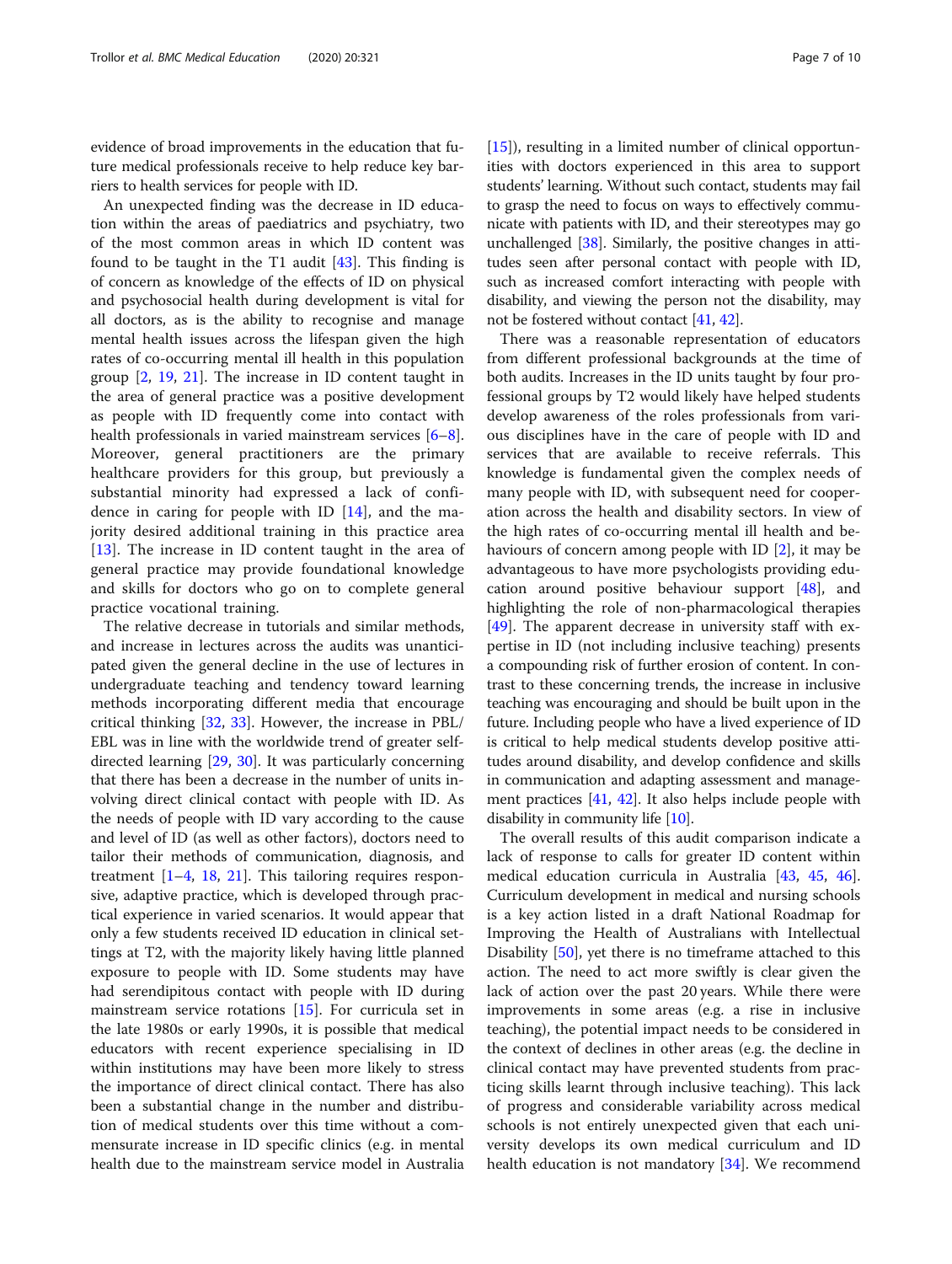working towards inclusion of a standard specifying minimum graduate capabilities in ID health in the Standards for Assessment and Accreditation of Primary Medical Programs [\[34](#page-8-0)], and review of ID content in the junior doctor curriculum framework [[35\]](#page-8-0). Interim pathways could include steps recommended by key experts at the 2018 National Roundtable on the Mental Health of People with Intellectual Disability, such as working with accrediting bodies to gain support, testing a minimum standards curriculum toolkit, and advocating for medical schools to adopt the toolkit to augment course content [[51\]](#page-9-0). A curriculum renewal to enhance ID teaching would have greater impact as part of a whole of government approach, including initiatives such as policy frameworks and equipping the workforce [[25\]](#page-8-0).

The results from this comparison require interpretation with some limitations in mind. The T2 audit was not an exact replication of the T1 audit, with some differences in recruitment, data collection, and questionnaire items. However, the comparison was conducted across the same subset of medical schools and for comparable questionnaire items. While the T1 telephone interview allowed participants to provide complete answers and for researchers to clarify ambiguity, the online administration of questionnaires at T2 meant that there were no similar opportunities for clarification and forced-choice questions may have limited the breadth of some responses. There was also no qualitative component in either audit. It would be valuable to determine medical students' views on the education they receive around ID health and their confidence in working with people with ID. The quantity and method of delivery of ID education may not reflect the quality of the teaching. As part of any future curriculum renewal, consultation should be carried out with students to determine their learning needs, current attributes, and confidence in the area of ID health to i) inform curriculum development and ii) provide a baseline for assessing the impact of a new curriculum. Long-term research (see 17) could also be conducted to assess the effect of changes in curricula content over e.g. a 10-year period on student confidence working with people with ID. Lastly, the most recent audit is now 6 years old, and therefore may not reflect current curriculum content. In future audits, equivalent methodology to that used in the previous audits is warranted, taking into account ways to address the limitations described.

# Conclusions

The current comparison of two audits of ID content in Australian medical school curricula almost 20 years apart showed an overall lack of progress in the amount and nature of medical student ID health education. Action is needed from the Government, education standards committees, universities, and individual educators to ensure that all medical graduates have knowledge of the varied health issues that face people with ID and acquire the skills to make reasonable adaptations to practice. Such knowledge and adaptations are required to reduce barriers to care for people with ID and ensure that they receive the same level of healthcare as the general population, fulfilling the aims of human rights [[22](#page-8-0)] and policy initiatives [\[23\]](#page-8-0).

#### **Abbreviations**

AMC: Australian Medical Council; EBL: Enquiry-based learning; IQR: Interquartile range; PBL: Problem-based learning; UNCRPD: United Nations Convention on the Rights of Persons with Disabilities

#### Acknowledgements

The authors thank the New South Wales Government Department of Ageing, Disability and Homecare for supporting this project, the Australian Association of Developmental Disability Medicine, Medical Deans Australia and New Zealand, the Royal Australian College of General Practitioners, and the Royal Australian and New Zealand College of Psychiatrists for their endorsement of the audit, and the participating medical schools. JNT receives funding from the National Health and Medical Research Council; UNSW Sydney; South Eastern Sydney Local Health District, Mental Health Branch and MH-Kids NSW Ministry of Health; NSW Government Family and Community Services, Ageing, Disability and Home Care; Mental Health Commission of NSW, and the NSW Ombudsman. CE is funded by the School of Psychiatry, UNSW Sydney. BT is funded by the NSW Government Family and Community Services, Department of Ageing, Disability and Home Care and the School of Psychiatry, UNSW Sydney. JT is funded by salary from the Victorian Department of Health and Human Services. JJT receives income from Monash University; St Vincent's Health; the Victorian Government for work on the Mental Health Tribunal, the Forensic Leave Panel, and the NSW Government for work on the New South Wales Mental Health Review Tribunal; University of Melbourne; and Private Psychiatry Practice. SD is funded by salary from The University of Sydney. TI is funded by salary from La Trobe University. RC is funded by the School of Psychiatry, UNSW Sydney. NL is funded by salary from The University of Queensland.

#### Authors' contributions

JNT led the conceptualisation and design of the work, supervised the acquisition, analysis and interpretation of the data, and assisted with drafting and revising the manuscript. CE contributed to the interpretation of the data, and assisted with drafting and revising the manuscript. BT contributed to the acquisition, analysis and interpretation of the data, drafting and revising the manuscript. JT, JJT, SD, TI and NL contributed to the conceptualisation and design of the work, interpretation of the data, and revising the manuscript. RC assisted with drafting and revising the manuscript. All authors read and approved the final manuscript and are accountable for the accuracy and integrity of all aspects of the work.

#### Funding

This research was funded by the NSW Government Family and Community Services, Department of Ageing, Disability and Home Care. The funding body did not have any role in the design, collection, analysis, and interpretation of data, in the writing of the manuscript, or decision to submit the manuscript for publication.

#### Availability of data and materials

Please contact the first author for data and materials used in this study. The datasets are not publicly available as the authors wish to have a line of communication with researchers interested in this data and be able to explain how to compare variables between datasets.

#### Ethics approval and consent to participate

Ethical approval for this comparison was obtained from the UNSW Sydney Human Research Ethics Advisory Panel (Approval No. HC190406). Completion of the interview or survey was taken as implied consent in the original studies.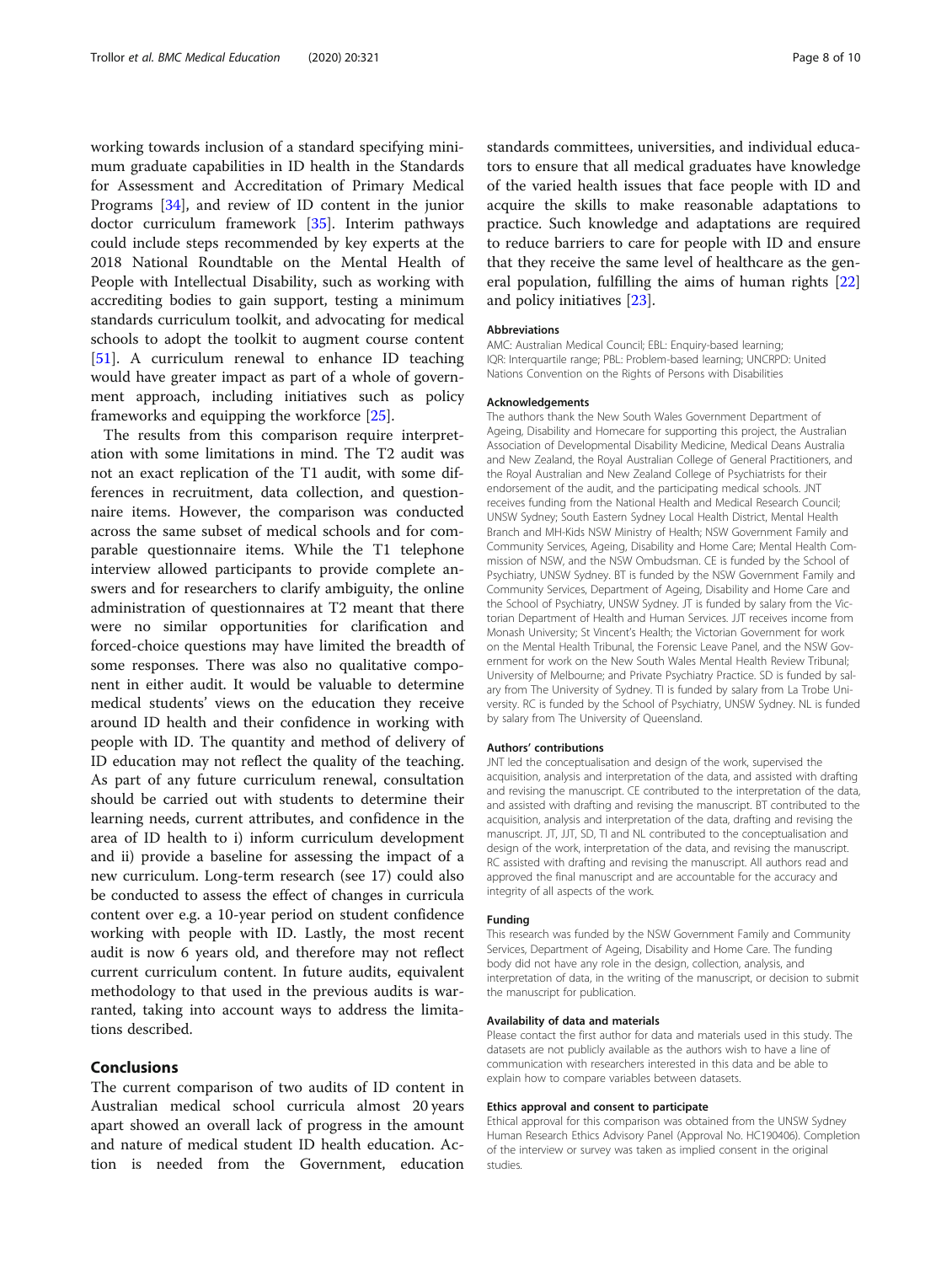#### <span id="page-8-0"></span>Consent for publication

Not applicable.

#### Competing interests

The authors declare that they have no competing interests.

#### Author details

<sup>1</sup>Department of Developmental Disability Neuropsychiatry (3DN), UNSW Sydney, 34 Botany Street, Sydney, NSW 2052, Australia. <sup>2</sup>Centre for Developmental Disability Health Victoria (CDDHV), Monash Health, 122 Thomas Street, Dandenong, VIC 3175, Australia. <sup>3</sup>Faculty of Medicine, Nursing and Health Sciences, Monash University, Clayton, VIC 3168, Australia. <sup>4</sup>Department of Psychiatry, School of Clinical Sciences, Monash University, Monash Medical Centre, Block P, Level 3 246 Clayton Rd, Clayton, VIC 3168, Australia. <sup>5</sup>Centre for Disability Studies, The University of Sydney School of Medicine, Faculty of Medicine and Health, Level 1, Medical Foundation Building, 92-94 Parramatta Road, Camperdown, NSW 2050, Australia. <sup>6</sup>La Trobe Rural Health School & Living with Disability Research Centre, La Trobe University, 102 Arnold Street, Bendigo, VIC 3550, Australia. <sup>7</sup>Queensland Centre for Intellectual and Developmental Disability (QCIDD), Mater Research Institute (MRI-UQ), The University of Queensland, Level 2 Aubigny Place, Mater Hospitals, South Brisbane, QLD 4101, Australia.

## Received: 15 June 2020 Accepted: 9 September 2020 Published online: 21 September 2020

#### References

- Beange H, McElduff A, Baker W. Medical disorders of adults with mental retardation: a population study. Am J Ment Retard. 1995;99(6):595–604.
- 2. Cooper S-A, Smiley E, Morrison J, Williamson A, Allan L. Mental ill-health in adults with intellectual disabilities: prevalence and associated factors. Brit J Psychiat. 2007;190(1):27–35. <https://doi.org/10.1192/bjp.bp.106.022483>.
- 3. Florio T, Trollor JN. Mortality among a cohort of persons with an intellectual disability in New South Wales, Australia. J Appl Res Intellect Disabil. 2015; 28(5):383–93. <https://doi.org/10.1111/jar.12190>.
- 4. Trollor JN, Srasuebkul P, Xu H, Howlett S. Cause of death and potentially avoidable deaths in Australian adults with intellectual disability using retrospective linked data. BMJ Open. 2017;6:e013489. [https://doi.org/10.](https://doi.org/10.1136/bmjopen-2016-013489) [1136/bmjopen-2016-013489](https://doi.org/10.1136/bmjopen-2016-013489).
- 5. Iacono T, Bigby C, Douglas J, Spong J. A prospective study of hospital episodes of adults with intellectual disability. J Intellect Disabil Res. 2020; 64(5):357–67. <https://doi.org/10.1111/jir.12725>.
- 6. Howlett S, Florio T, Xu H, Trollor JN. Ambulatory mental health data demonstrates the high needs of people with an intellectual disability: results from the New South Wales intellectual disability and mental health data linkage project. Aust N Z J Psychiatry. 2015;49(2):137–44. [https://doi.](https://doi.org/10.1177/0004867414536933) [org/10.1177/0004867414536933.](https://doi.org/10.1177/0004867414536933)
- Lunsky Y, Lin E, Balogh R, Klein-Geltink J, Wilton AS, Kurdyak P. Emergency department visits and use of outpatient physician services by adults with developmental disability and psychiatric disorder. Can J Psychiatry. 2012; 57(10):601–7. <https://doi.org/10.1177/070674371205701004>.
- 8. Li X, Srasuebkul P, Reppermund S, Trollor JN. Emergency department presentation and readmission after index psychiatric admission: a data linkage study. BMJ Open. 2018;8(2):e018613. [https://doi.org/10.1136/](https://doi.org/10.1136/bmjopen-2017-018613) [bmjopen-2017-018613.](https://doi.org/10.1136/bmjopen-2017-018613)
- 9. Ali A, Strydom A, Hassiotis A, Williams R, King M. A measure of perceived stigma in people with intellectual disability. Brit J Psychiat. 2008;193(5):410– 5. [https://doi.org/10.1192/bjp.bp.107.045823.](https://doi.org/10.1192/bjp.bp.107.045823)
- 10. Krahn GL, Hammond L, Turner A. A cascade of disparities: health and health care access for people with intellectual disabilities. Ment Retard Dev D R. 2006;12(1):70–82. <https://doi.org/10.1002/mrdd.20098>.
- 11. Costello H, Bouras N, Davis H. The role of training in improving community care staff awareness of mental health problems in people with intellectual disabilities. J Appl Res Intellect Disabil. 2007;20(3):228–35. [https://doi.org/10.](https://doi.org/10.1111/j.1468-3148.2006.00320.x) [1111/j.1468-3148.2006.00320.x](https://doi.org/10.1111/j.1468-3148.2006.00320.x).
- 12. Iacono T, Davis R. The experiences of people with developmental disability in emergency departments and hospital wards. Res Dev Disabil. 2003;24(4): 247–64. <https://doi.org/10.1186/s12913-014-0505-5>.
- 13. Phillips A, Morrison J, Davis R. General practitioners' educational needs in intellectual disability health. J Intellect Disabil Res. 2004;48(2):142–9. [https://](https://doi.org/10.1111/j.1365-2788.2004.00503.x) [doi.org/10.1111/j.1365-2788.2004.00503.x.](https://doi.org/10.1111/j.1365-2788.2004.00503.x)
- 14. Lennox N, Diggens J, Ugoni A. The general practice care of people with intellectual disability: barriers and solutions. J Intellect Disabil Res. 1997;41(5): 380–90. <https://doi.org/10.1111/j.1365-2788.1997.tb00725.x>.
- 15. Jess G, Torr J, Cooper SA, Lennox N, Edwards N, Galea J, et al. Specialist versus generic models of psychiatry training and service provision for people with intellectual disabilities. J Appl Res Intellect Disabil. 2008;21(2): 183–93. <https://doi.org/10.1111/j.1468-3148.2007.00394.x>.
- 16. Eagleson C, Cvejic RC, Weise J, Davies K, Trollor JN. Subspecialty training pathways in intellectual and developmental disability psychiatry in Australia and New Zealand: current status and future opportunities. Australas Psychiatry. 2019;27(5):513–8. [https://doi.org/10.1177/1039856219839468.](https://doi.org/10.1177/1039856219839468)
- 17. Torr J, Lennox N, Cooper S-A, Rey-Conde T, Ware RS, Galea J, et al. Psychiatric care of adults with intellectual disabilities: changing perceptions over a decade. Aust N Z J Psychiatry. 2008;42(10):890–7. [https://doi.org/10.](https://doi.org/10.1080/00048670802345474) [1080/00048670802345474.](https://doi.org/10.1080/00048670802345474)
- 18. Iacono T, Bigby C. The health inequalities of people with intellectual and developmental disabilities: strategies for change. Liamputtong P, editor. London: Cambridge University Press; 2016.
- 19. Myrbakk E, von Tetzchner S. Psychiatric disorders and behavior problems in people with intellectual disability. Res Dev Disabil. 2008;29(4):316–32. <https://doi.org/10.1016/j.ridd.2007.06.002>.
- 20. Krueger DA, Northrup H, Roberds S, Smith K, Sampson J, Korf B, et al. Tuberous sclerosis complex surveillance and management: recommendations of the 2012 international tuberous sclerosis complex consensus conference. Pediatr Neurol. 2013;49(4):255–65. [https://doi.org/10.](https://doi.org/10.1016/j.pediatrneurol.2013.08.002) [1016/j.pediatrneurol.2013.08.002](https://doi.org/10.1016/j.pediatrneurol.2013.08.002).
- 21. Department of Developmental Disability Neuropsychiatry. Intellectual disability mental health Core competency framework: a manual for mental health professionals. Sydney: NSW Ministry of Health; 2016.
- 22. UN General Assembly. United Nations Convention on the Rights of Persons with Disabilities, 13 December 2006, A/RES/61/106, Annex I. New York: UN General Assembly; 2006.
- 23. Commonwealth of Australia. 2010–2020 National Disability Strategy: an initiative of the Council of Australian Governments. Canberra: Commonwealth of Australia; 2011.
- 24. Commonwealth Government Australia. The fifth National Mental Health and suicide prevention plan. Canberra: Commonwealth of Australia Department of Health; 2017.
- 25. Department of the Prime Minister and Cabinet. Closing the gap prime Minister's report 2018. Canberra: Commonwealth of Australia; 2018.
- 26. Phillips G. CDAMS indigenous health curriculum framework. Melbourne: VicHealth Koori Health Research and Community Development Unit Melbourne; 2004.
- 27. Medical Deans-AIDA. National Medical Education Review: a review of the implementation of the indigenous health curriculum framework and the health futures report within Australian medical schools. Sydney: Medical Deans Australia and New Zealand Inc. and the Australian Indigenous Doctors' Association; 2012.
- 28. Australian Medical Council. Changes to primary qualifications for admission to practise medicine in Australia: implications for AMC accreditation. Canberra: Australian Medical Council; 2012.
- 29. Campbell FK. Medical education and disability studies. J Med Humanit. 2009;30(4):221–35. <https://doi.org/10.1007/s10912-009-9088-2>.
- 30. Kinkade S. A snapshot of the status of problem-based learning in US medical schools, 2003–04. Acad Med. 2005;80(3):300–1. [https://doi.org/10.](https://doi.org/10.1097/00001888-200503000-00021) [1097/00001888-200503000-00021](https://doi.org/10.1097/00001888-200503000-00021).
- 31. Vogel D, Harendza S. Basic practical skills teaching and learning in undergraduate medical education–a review on methodological evidence. GMS J Med Educ. 2016;33(4):1–19. <https://doi.org/10.3205/zma001063>.
- 32. Ramsden P. Learning to teach in higher education. London: Routledge; 2003.
- 33. Jones R, Higgs R, De Angelis C, Prideaux D. Changing face of medical curricula. Lancet. 2001;357(9257):699–703. [https://doi.org/10.1016/S0140-](https://doi.org/10.1016/S0140-6736(00)04134-9) [6736\(00\)04134-9](https://doi.org/10.1016/S0140-6736(00)04134-9).
- 34. Australian Medical Council. Standards for Assessment and Accreditation of Primary Medical Programs by the Australian Medical Council. Canberra: Australian Medical Council Limited; 2012.
- 35. CPMEC. Australian curriculum framework for junior doctors. Melbourne: Confederation of Postgraduate Medical Education Councils; 2012.
- 36. Diachun L, Charise A, Goldszmidt M, Hui Y, Lingard L. Exploring the realities of curriculum-by-random-opportunity: the case of geriatrics on the internal